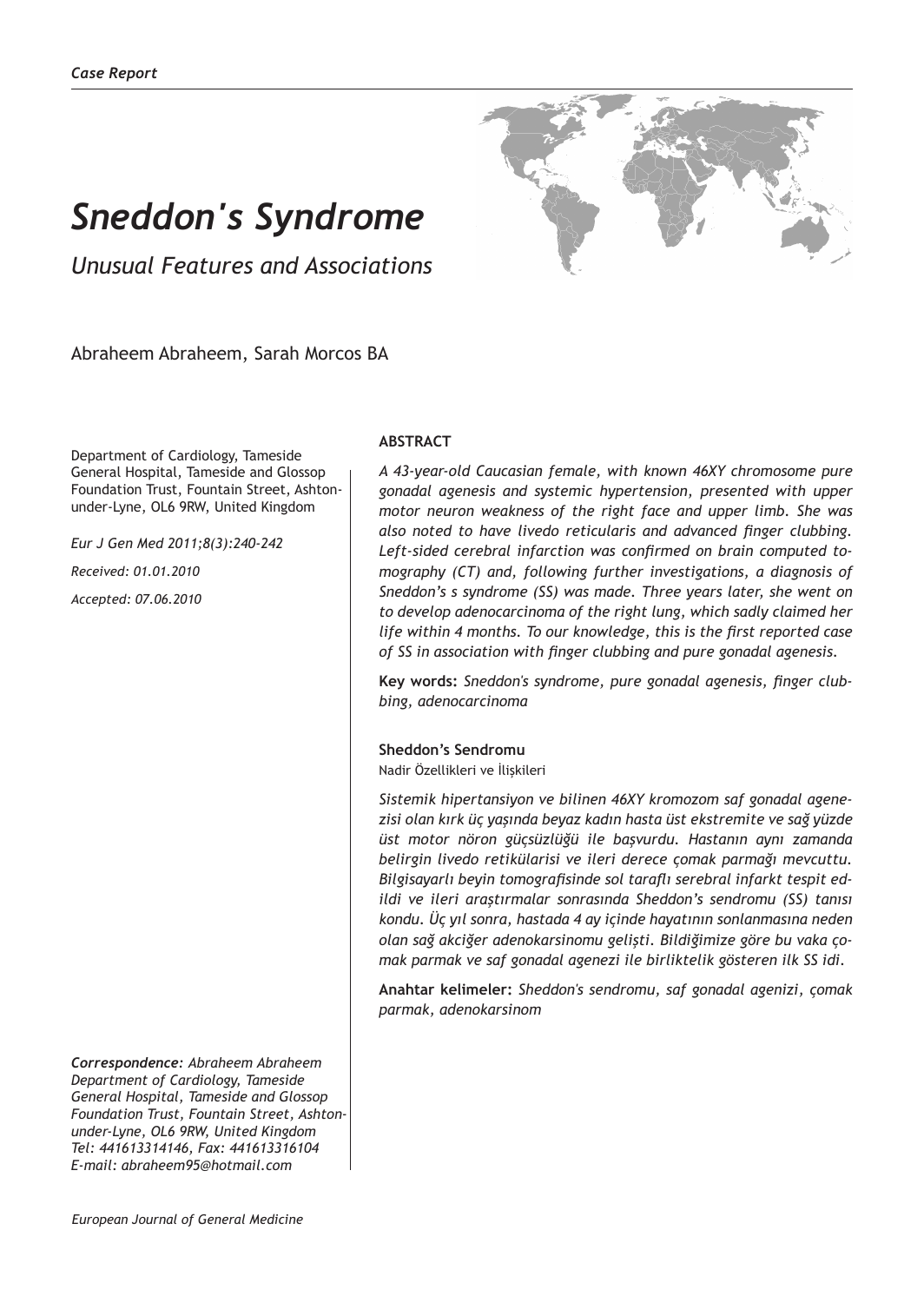#### **INTRODUCTION**

Sneddon's syndrome (SS) is a rare disease of unknown aetiology, characterised by ischaemic cerebrovascular accident and generalised idiopathic livedo reticularis. It is more common in females between the third and fifth decade, with an estimated incidence of four cases per million per year. It has a mortality rate of 9.5% over 6.2 years, likely secondary to recurrent stroke and vascular dementia (1). Systemic hypertension, headaches, venous thrombosis, and valvulopathy have also been mentioned as possible clinical manifestations (1-3).

It has been found that around 59% of cases are positive for antiphospholipid antibody. However, the link between SS and antiphospholipid antibody syndrome remains the subject of much debate. Diagnosis consists of cerebral imaging, laboratory studies, including autoantibody screening, and skin biopsy (2). The mainstay of treatment is with anticoagulant agents (3).

## **CASE**

A 43-year-old Caucasian female presented with sudden onset right facial and upper limb weakness. She had a past medical history of 46XY chromosome pure gonadal agenesis, for which she was on long-term hormone replacement therapy (HRT), well-controlled systemic hypertension, and was also a smoker. On examination, she was found to have peri-orbital xanthemata, plethoric facies, widespread livedo reticularis, and newly reported finger clubbing (drum stick appearance). Upper motor neuron weakness of the seventh cranial nerve and the right upper limb were also observed. Carotid Doppler revealed left internal carotid occlusion, whilst brain CT scan demonstrated a left-sided cerebral infarct in the parieto-occipital region. Trans-thoracic and later trans-oesophageal contrast echocardiography showed no evidence of cardiac or pulmonary shunting, whilst pulmonary function tests were consistent with mild obstructive airways disease. Thrombophilia and autoantibody screening, including anti-phospholipid antibody and anti-thrombin III, were negative. Skin biopsy of the livedo reticularis showed patchy mild perivascular inflammation in the dermis only and was non-specific. She went on to have two further transient ischaemic attacks and presented again three years later with a history of cough and weight loss. A CT scan of the thorax showed a right hilar mass with regional lymphadenopathy. Right

bronchial biopsy confirmed pulmonary adenocarcinoma; CT staging T4-N3-M1. She was planned for palliative radiotherapy and chemotherapy, and later sadly died of her metastatic disease.

#### **DISCUSSION**

We present the first recorded case of SS in a 43-year-old female in association with pure gonadal agenesis and advanced finger clubbing. The association of SS with pure gonadal agenesis has not been previously documented in the literature. In addition, her finger clubbing at initial presentation with cerebrovascular accident (CVA) is another very interesting sign and, despite her diagnosis of pulmonary adenocarcinoma three years later, we believe that this sign may be a new feature of SS. It is important to consider the possibility that the clubbing in this case was instead a very early sign of her pulmonary adenocarcinoma, which was diagnosed after three years of her initial presentation with SS. However, only 29% of pulmonary adenocarcinoma is associated with digital clubbing (4), and the earliest recorded manifestation of this sign preceding adenocarcinoma in the literature is 18 months (5). Taking this evidence into account, the aetiology of this patient's finger clubbing remains far from certain and the association with SS is worth strong consideration. One also cannot rule out the possibility that long term HRT in this patient, who is genotypically male, may have increased their risk of developing stroke in the presence of SS, as a recent meta analysis noted a significant increase in the risk of ischaemic-type stroke with HRT (6). It has also been quoted that SS is more common amongst smokers and females taking oral contraceptives (7).

Pulmonary involvement is an uncommon complication of SS and the association with lung adenocarcinoma in this case is unclear. Occam's razor dictates that it is likely to be secondary to smoking and the combination here with SS may be purely coincidental. Conversely, chronic inflammation may be a plausible hypothesis (8-10), which may offer some explanation for the rare association of all these uncommon disorders. However, our current understanding of the aetiology of SS denotes an idiopathic or non-inflammatory disease process (11). As a result of this case, it may be necessary to revisit the aetiology and genetics of SS.

In concluding, it is our view that this case does present a collection of uncommon disorders and potentially new clinical features affecting the same patient, and is thus worthy of note within the pantheon of case reports of SS.

### *REFERENCES*

- *1. Zelda B, Sepp N, Stockhammer G, et al. Sneddon's Syndrome. A long-term follow-up of 21 patients. Arch Dermatol 1993;129:437-7.*
- *2. Bolayir E, Yilmaz A, Kugu N, Erdogan H, Akyol M, Akyuz A. Sneddon's Syndrome: Clinical and Labarotory Analysis of 10 Cases. Acta Med Okayama 2004;58:59-65.*
- *3. Aladdin Y, Hamadeh M, Butcher K. The Sneddon Syndrome. Arch Neurol 2008;65:834-5.*
- *4. Sridhar KS, Lobo CF, Altman RD. Digital clubbing and lung cancer. Chest 1998;114:1535–7.*
- *5. Faller BA, Atkinson JP. New-Onset Clubbing Associated with Lung Cancer. N Engl J Med 2008;359(13):e15.*
- *6. Bath P, Gray L. Association between hormone replacement therapy and stroke: a metaanalysis. BMJ 2005;330:342-5.*
- *7. Karagulle A, Karadag D, Erden A, Erden I. Sneddon's syndrome: MR imaging findings. Eur Radiol 2002;12:144-6.*
- *8. Coussens LM, Werb Z. Inflammation and cancer. Nature 2002;420(6917):860-7.*
- *9. Coull BM. Inflammation and Stroke: Introduction. Stroke 2007;38:631.*
- *10. Coggins KG, Coffman TM, Koller BH. The Hippocratic finger points the blame at PGE. Nature Genetics 2008;40:691-2.*
- *11. Schellong SM, Weissenborn K, Niedermeyer J, Wollenhaupt J, Sosada M, Ehrenheim C, Lubach D. Classification of Sneddon's syndrome. Vasa 1997;26(3):215-21.*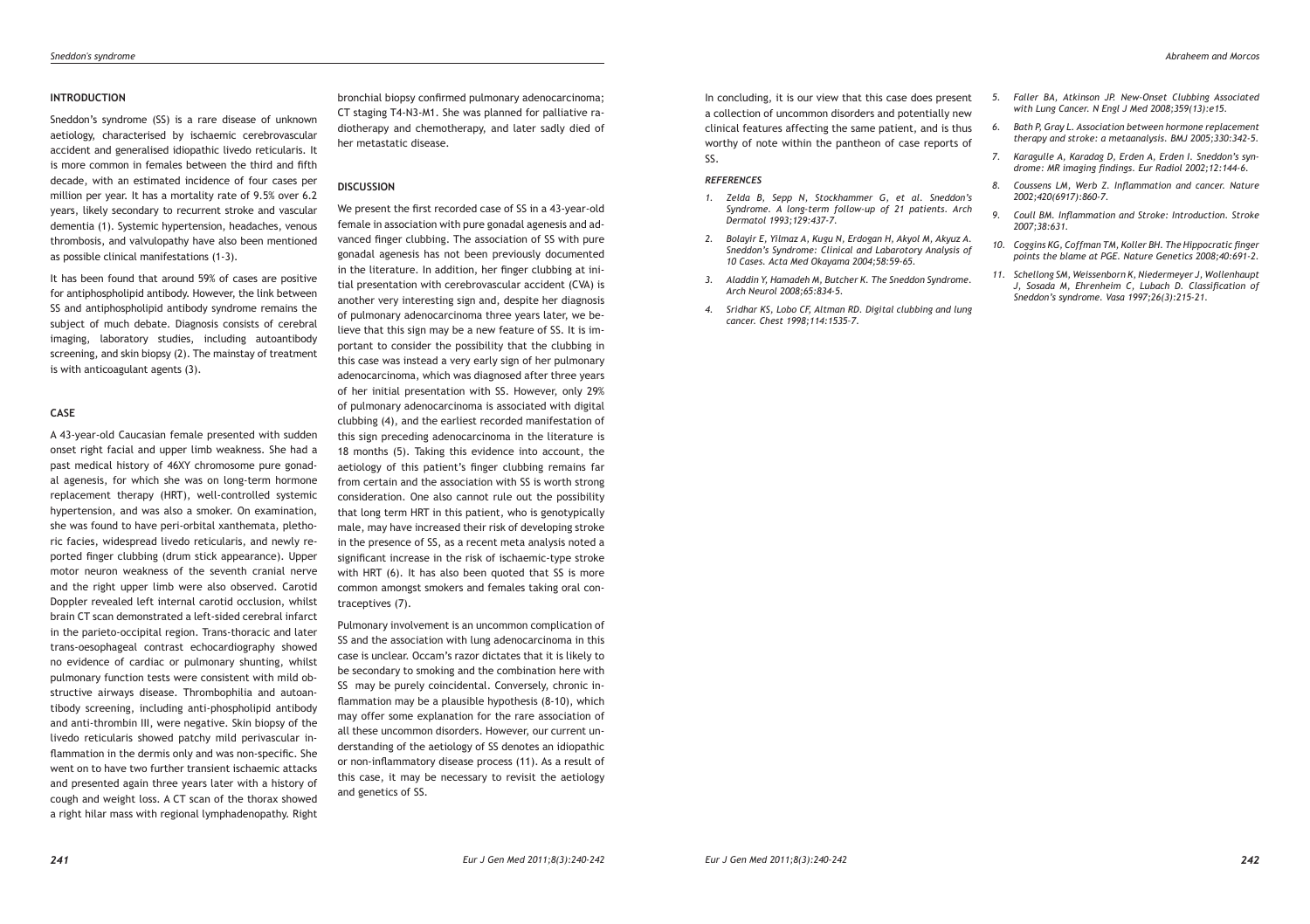*Figure 5. Both of inner and outer lumens are associated with the branches*

*Figure 6. Both of inner and outer lumens are associated with the branches*